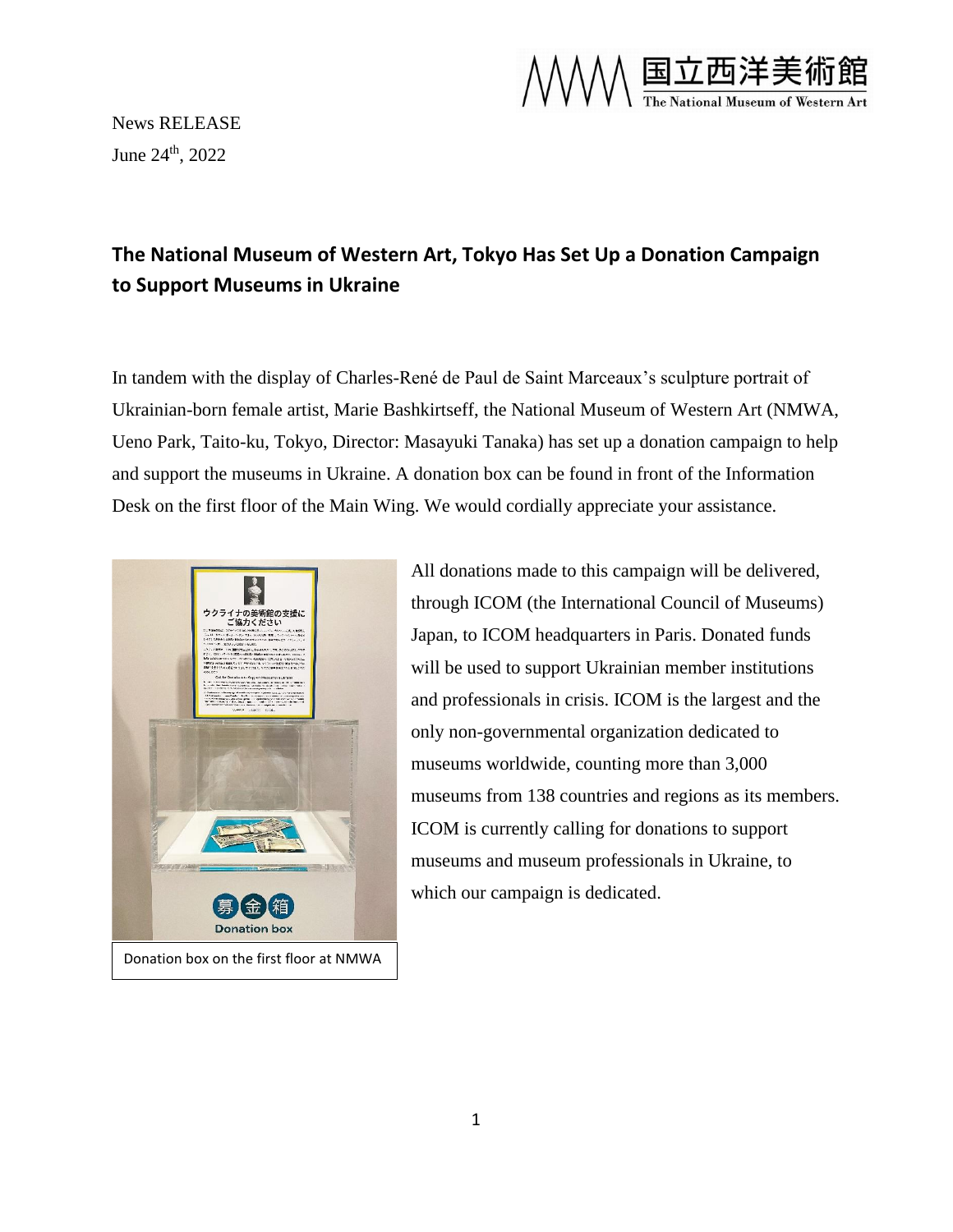## **About the Sculpture**



Charles-René de Paul de Saint Marceaux *Bust of Marie Bashkirtseff* c. 1895 Marble 94 x 50 x 33 cm Matsukata Collection S.1959-0063

The subject of this sculpture, Marie Bashkirtseff, was born in 1858 to an aristocratic family in Ukraine and was active as a painter in France. After studying at the Académie Julian in Paris, she absorbed the period's naturalist trend espoused by Jules Bastien-Lepage and others as she primarily produced portraits and genre scenes featuring women and children. Today, however, her fame rests largely on the voluminous diary she wrote right up to her death at the young age of 25. This diary not only reveals her own personal feelings as a foreigner, woman and artist, it